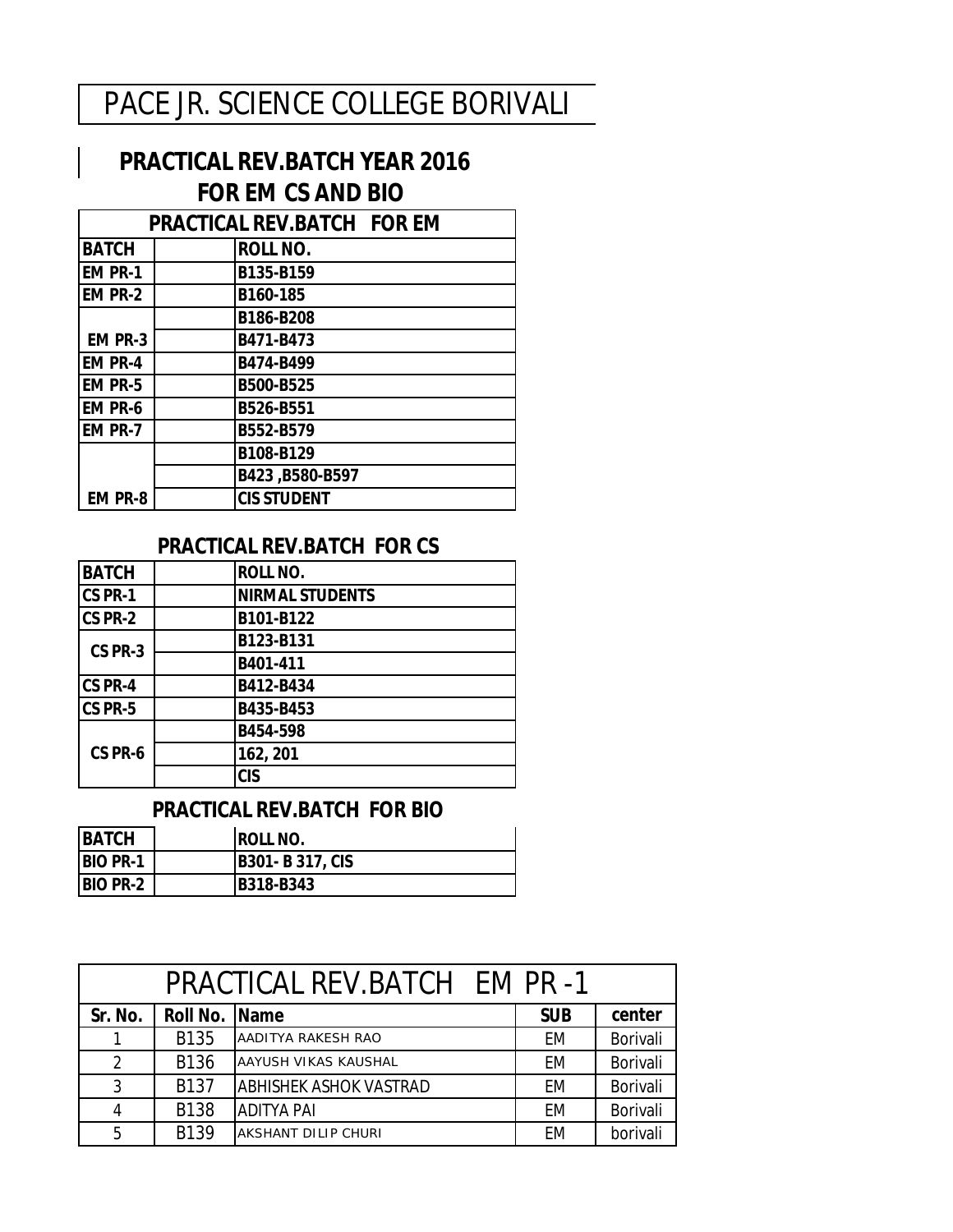| 6              | B140             | ANANYA KRITHIKA THYAGARAJAN    | EM         | Borivali        |
|----------------|------------------|--------------------------------|------------|-----------------|
| 7              | B141             | ANERAO HRISHIKESH DINESH       | em         | Borivali        |
| 8              | B142             | ANOSH FAREDOON BILLIMORIA      | EM         | Borivali        |
| 9              | B143             | ARPAN JITENDRA BAJPAI          | EM         | borivali        |
| 10             | <b>B144</b>      | ASHAR AKHIL PARAG              | EM         | Borivali        |
| 11             | B145             | ATHARVA JAYANT SARDESAI        | EM         | <b>Borivali</b> |
| 12             | B146             | <b>BHADANE ROHARSH BHARAT</b>  | EМ         | borivali        |
| 13             | B147             | BHAGAVATH RACHANA RAMAKANTH    | em         | <b>Borivali</b> |
| 14             | B148             | <b>BHATT RUSHABH MUKESH</b>    | EM         | <b>Borivali</b> |
| 15             | B149             | BHAVIN RAVINDRA NAIK           | EM         | <b>Borivali</b> |
| 16             | <b>B150</b>      | BHAVSAR DARSHAN PRAKASH        | EM         | <b>Borivali</b> |
| 17             | <b>B151</b>      | <b>BOROLE BHUSHAN MILIND</b>   | EM         | <b>Borivali</b> |
| 18             | B152             | DEBISMITA SOUMEN DUTTA         | EМ         | borivali        |
| 19             | B153             | <b>FALAK DHARMESH SHAH</b>     | EM         | <b>Borivali</b> |
| 20             | <b>B154</b>      | <b>GARGI VYAS</b>              | EM         | borivali        |
| 21             | <b>B155</b>      | GOKHALE SHREYA SHIRISH         | EM         | Borivali        |
| 22             | B156             | <b>GUJAR ARCHANA SANJAY</b>    | EM         | <b>Borivali</b> |
| 23             | B <sub>157</sub> | HENRIQUES CASSIAN XAVIER       | EM         | <b>Borivali</b> |
| 24             | <b>B158</b>      | <b>JOSHI SHREY PREMPRAKASH</b> | EM         | Borivali        |
| 25             | B159             | JOSHI VISMAY HEMANT            | EM         | <b>Borivali</b> |
|                |                  |                                |            |                 |
|                |                  | PRACTICAL REV.BATCH EM PR-2    |            |                 |
|                |                  |                                |            |                 |
| Sr. No.        | Roll No.         | Name                           | <b>SUB</b> | center          |
| 1              | B <sub>160</sub> | KAPIL SHIRISH BIDIKAR          | EM         | Borivali        |
| $\overline{2}$ | B161             | KARKHANIS DEEP TEJAS           | EM         | <b>Borivali</b> |
| 3              | B163             | KHUSHMANN MITHILESH DWIVEDI    | EM         | borivali        |
| 4              | B164             | KUSHNAJI PRANAY PRADEEP        | EM         | <b>Borivali</b> |
| 5              | B165             | LAMGE RAHUL SANDESH            | EM         | Borivali        |
| 6              | <b>B166</b>      | MAHADESHWAR ANUJ MILIND        | em         | Borivali        |
| 7              | B167             | MANSI ANIL SAMPAT              | EM         | <b>Borivali</b> |
| 8              | B168             | <b>MAYANK VIKAS APTE</b>       | EM         | Borivali        |
| 9              | B169             | MEWADA RISHABH ALPESHKUMAR     | EM         | borivali        |
| 10             | B170             | <b>NANDAN SHAH</b>             | EM         | borivali        |
| 11             | B171             | NEMADE ANIKET CHANDRAKANT      | EM         | <b>Borivali</b> |
| 12             | B172             | NIDHI SHETTY                   | EM         | <b>Borivali</b> |
| 13             | B173             | NIHAR ABHIK JAIN               | EM         | borivali        |
| 14             | B174             | <b>NISHANT MALPANI</b>         | EM         | <b>Borivali</b> |
| 15             | B175             | BHAMBURE OMKAR BABAN           | EM         | Borivali        |
| 16             | B176             | PARMAR RAHUL GHEESULAL         | EM         | <b>Borivali</b> |
| 17             | B177             | PARTH MITESH GANDHI            | EM         | <b>Borivali</b> |
| 18             | B178             | PATEL ADITYA SHAILESH KUMAR    | EM         | <b>Borivali</b> |
| 19             | B179             | PRABHAKANT AKSHAY SANJEEV      | EM         | Borivali        |
| 20             | B180             | PRASAD RAKSHITA RAVISHANKAR    | EM         | borivali        |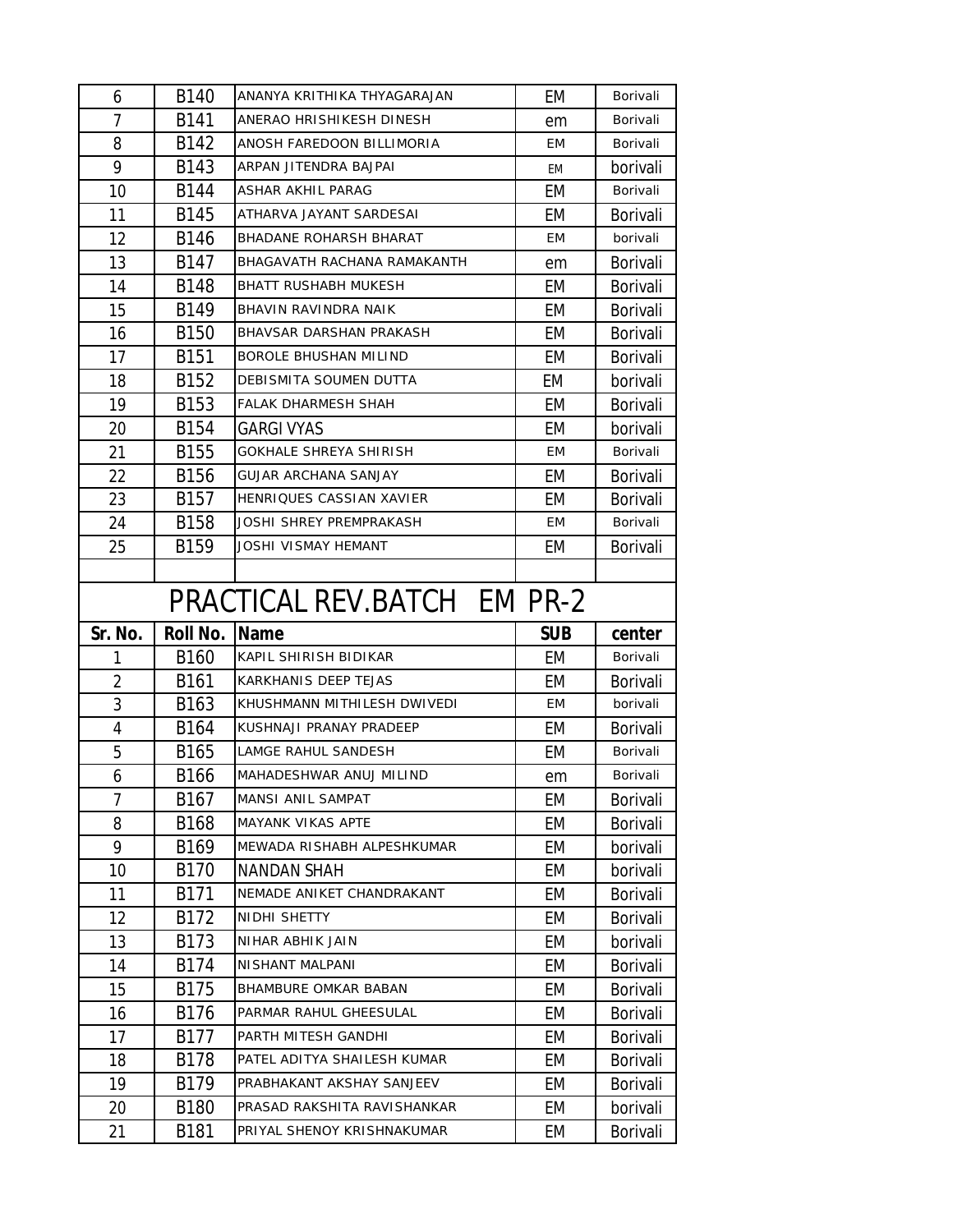| 22             | B182             | PRIYAN JITESH SHAH             | EM         | Borivali        |
|----------------|------------------|--------------------------------|------------|-----------------|
| 23             | B183             | RAJ BHAVESH SHAH               | EM         | <b>Borivali</b> |
| 24             | B184             | <b>INGLE ROHIT SAUJAY</b>      | EM         | Borivali        |
| 25             | <b>B185</b>      | S BHAGYASHREE SRINIVASAN T     | EM         | <b>Borivali</b> |
|                |                  |                                |            |                 |
|                |                  | PRACTICAL REV.BATCH EM PR-3    |            |                 |
| Sr. No.        | <b>Roll No.</b>  | <b>Name</b>                    | <b>SUB</b> | center          |
| 1              | <b>B186</b>      | SAKSHAM MENDIRATTA             | EM         | borivali        |
| $\overline{2}$ | B187             | SALIAN ABHISHEK CHANDRASHEKHAR | EM         | borivali        |
| 3              | <b>B188</b>      | SAMVEED HEEREN DESAI           | EM         | <b>Borivali</b> |
| 4              | B189             | SANCHIT SUNIL KHETAWAT         | EM         | <b>Borivali</b> |
| 5              | B <sub>190</sub> | SAURABH YATEEN SHAH            | EM         | borivali        |
| 6              | B191             | SAWANT AMEY VIDYADHAR          | EM         | Borivali        |
| 7              | B192             | SHAH VIVEK AJAY                | EM         | <b>Borivali</b> |
| 8              | B193             | SHETTY AKHIL KARUNAKAR         | EM         | Borivali        |
| 9              | B194             | SHETTY SAIDEEP MAHODAYA        | EM         | Borivali        |
| 10             | B195             | SHINDE AMEY ARVIND             | EM         | <b>Borivali</b> |
| 11             | B196             | SIDDHARTH GOSWAMI              | EM         | <b>Borivali</b> |
| 12             | B197             | SIDDHESH SHELKE                | EM         | <b>Borivali</b> |
| 13             | B198             | SULE TANMAY AMIT               | EM         | <b>Borivali</b> |
| 14             | B199             | TANYA SREENAGESH               | EM         | borivali        |
| 15             | <b>B200</b>      | TODANKAR CHINMAY MADHUKAR      | em         | <b>Borivali</b> |
| 16             | B <sub>202</sub> | TRIVEDI RUSHIT AJAY            | EM         | <b>Borivali</b> |
| 17             | B <sub>203</sub> | VARTAK SANCHIT SANDESH         | EM         | Borivali        |
| 18             | <b>B204</b>      | VIDHI BHAVESH DOSHI            | EM         | Borivali        |
| 19             | B205             | VORA SAHIL ATULKUMAR           | EM         | Borivali        |
| 20             | <b>B206</b>      | <b>VYAS PRIYANK JIGNESH</b>    | EM         | <b>Borivali</b> |
| 21             | B <sub>207</sub> | HARCHANDANI HIRDAY PRADEEP     | EM         | <b>Borivali</b> |
| 22             | <b>B208</b>      | SAURAV SUNIL ROTHOD            | EM         | Borivali        |
| 23             | B471             | AAKRITI MANOCHA                | em         | andheri         |
| 24             | B472             | ADITYA DINESH SALIAN           | <b>EM</b>  | andheri         |
| 25             | B473             | ADITYA NIKHIL VORA             | EM         | andheri         |
|                |                  |                                |            |                 |
|                |                  | PRACTICAL REV.BATCH EM PR-4    |            |                 |
| Sr. No.        | Roll No.         | <b>Name</b>                    | <b>SUB</b> | center          |
| 1              | B474             | ADITYA VARMA                   | EM         | andheri         |
| $\overline{2}$ | B476             | <b>AKSHAT GAUTAM</b>           | EM         | andheri         |
| 3              | B477             | MALLYA AKSHAT SATYANARAYAN     | EM         | andheri         |
| 4              | <b>B478</b>      | <b>AKSHITA DAVE</b>            | em         | andheri         |
| 5              | B479             | AMAN DEEPAK SARAWGI            | EM         | andheri         |
| 6              | <b>B480</b>      | ANAND KARWA                    | EM         | andheri         |
| $\overline{7}$ | B481             | ANAY OJAS DAVE                 | EM         | andheri         |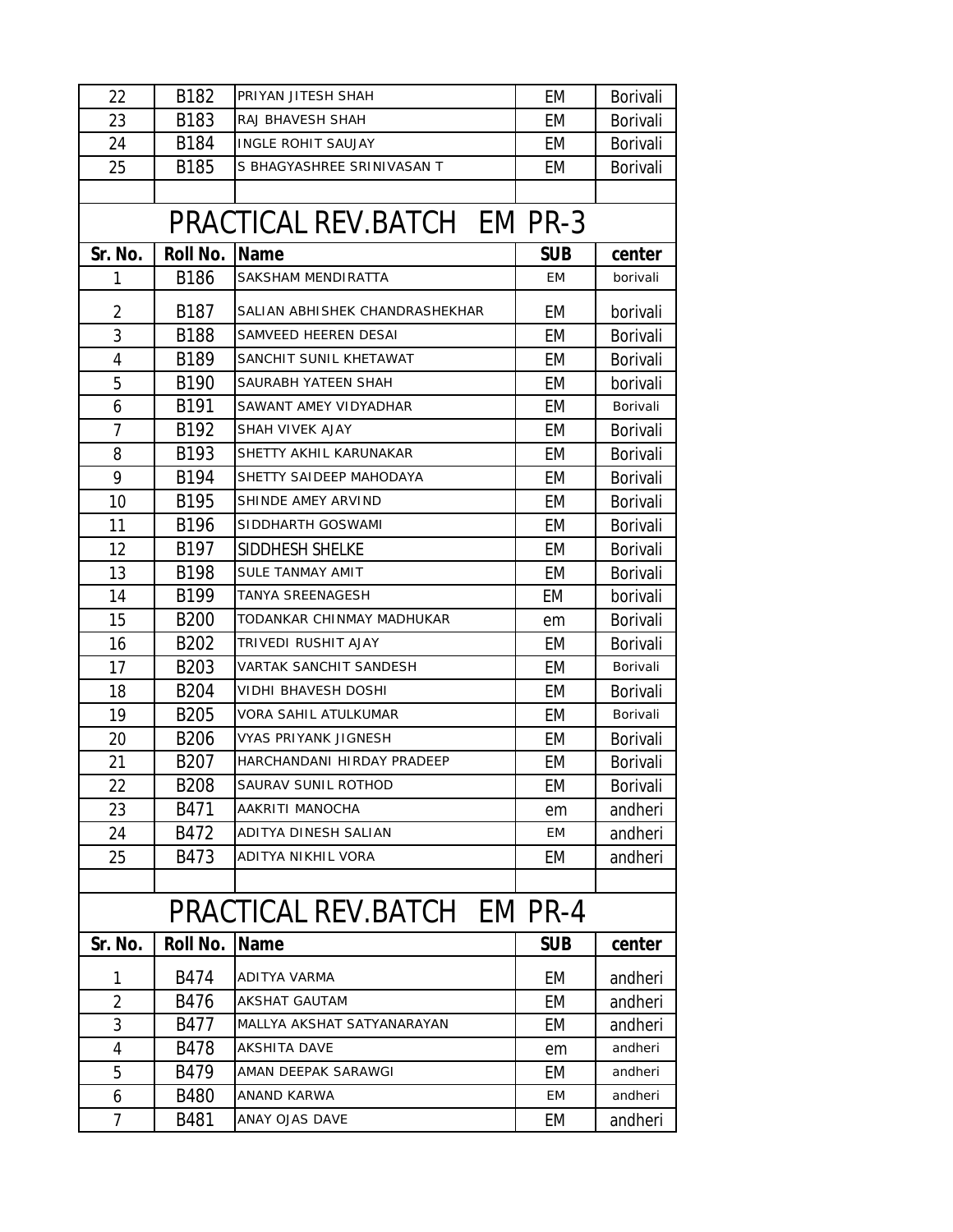| 8              | B482              | ANIRUDH DINESHKUMAR POROORKARA | EM         | andheri |
|----------------|-------------------|--------------------------------|------------|---------|
| 9              | B483              | ARYAN DHRUV JHA                | EM         | andheri |
| 10             | <b>B484</b>       | R. AVANEENDRA                  | EM         | andheri |
| 11             | <b>B485</b>       | <b>BAGDE ATHARV ABHIJEET</b>   | EM         | andheri |
| 12             | <b>B486</b>       | BHARTIA ADITYA KAILASH         | ЕM         | andheri |
| 13             | B487              | CHAVAN MANAS JITENDRA          | EM         | andheri |
| 14             | <b>B488</b>       | CHHATBAR TANMAY MAHESH         | EM         | andheri |
| 15             | B489              | CHIRAG SINGAL                  | em         | andheri |
| 16             | B490              | DATE ATHARVA AVADHUT           | <b>EM</b>  | andheri |
| 17             | B491              | DHAROD DIVYAM KAMLESH          | EM         | andheri |
| 18             | B492              | <b>VORA DHRUVIN DIPEN</b>      | EM         | andheri |
| 19             | B493              | DOSHI DISHANT MANISH           | <b>EM</b>  | andheri |
| 20             | B494              | <b>DRISH MAHNOT</b>            | EM         | andheri |
| 21             | B495              | DSOUZA WARREN LAMBERT YERBY    | ЕM         | andheri |
| 22             | B496              | <b>FERNANDES JOWYL JOHN</b>    | EM         | andheri |
| 23             | B497              | <b>GANDHI HARDIK ASHISH</b>    | EM         | andheri |
| 24             | <b>B498</b>       | <b>GANDHI JAINAM PARESH</b>    | EM         | andheri |
| 25             | B499              | GANGADIA DISHA MUKESH          | EM         | andheri |
|                |                   |                                |            |         |
|                |                   | PRACTICAL REV.BATCH_EM PR-5    |            |         |
| Sr. No.        | <b>Roll No.</b>   | <b>Name</b>                    | <b>SUB</b> | center  |
|                |                   |                                |            |         |
| 1              | <b>B500</b>       | GERSAPPA DIVYA RAVINDRA        | EM         | andheri |
| $\overline{2}$ | <b>B502</b>       | GOSAVI SUSHMITA PRAMOD         | EM         | andheri |
| 3              | <b>B503</b>       | HARLALKA YASH SANJAY           | EM         | andheri |
| 4              | <b>B504</b>       | HARSH LALIT JAIN               | EM         | andheri |
| 5              | <b>B505</b>       | <b>HARSH PRAHARAJ</b>          | EM         | andheri |
| 6              | <b>B506</b>       | HARSHIT SUKUMAR SHETTY         | EM         | andheri |
| 7              | <b>B507</b>       | JAY MAHESHKUMAR LOHIA          | EM         | andheri |
| 8              | <b>B508</b>       | JOSHI KUNAL KAUSTUBH           | EM         | andheri |
| 9              | <b>B509</b>       | KATHE JANHAVI VISHWAJEET       | EM         | andheri |
| 10             | B510              | KHEMKA ANMOL PRAVIN            | EM         | andheri |
| 11             | B511              | KINI AKSHATA ASHOK             | EM         | andheri |
| 12             | B512              | KOTADIA RAJ MANISH             | EM         | andheri |
| 13             | B513              | KUNAL ARUN KUMAR SINGH         | EM         | andheri |
| 14             | B514              | KUSHALKAR CHIRAYU PRASAD       | EM         | andheri |
| 15             | <b>B515</b>       | MADHAV ADITYA PATHAK           | EM         | andheri |
| 16             | B516              | <b>MANKAR SHUBHAM MANOJ</b>    | EM         | andheri |
| 17             | B517              | MANTHAN DEVANSH MEHTA          | EM         | andheri |
| 18             | <b>B518</b>       | DHVANI JAGDISH MASHRU          | em         | andheri |
| 19             | B <sub>5</sub> 19 | MEENAKSHI A P                  | EM         | andheri |
| 20             | <b>B520</b>       | MEET JIGNESH GANDHI            | EM         | andheri |
| 21             | B521              | MEHTA JASH JINDAT              | EM         | andheri |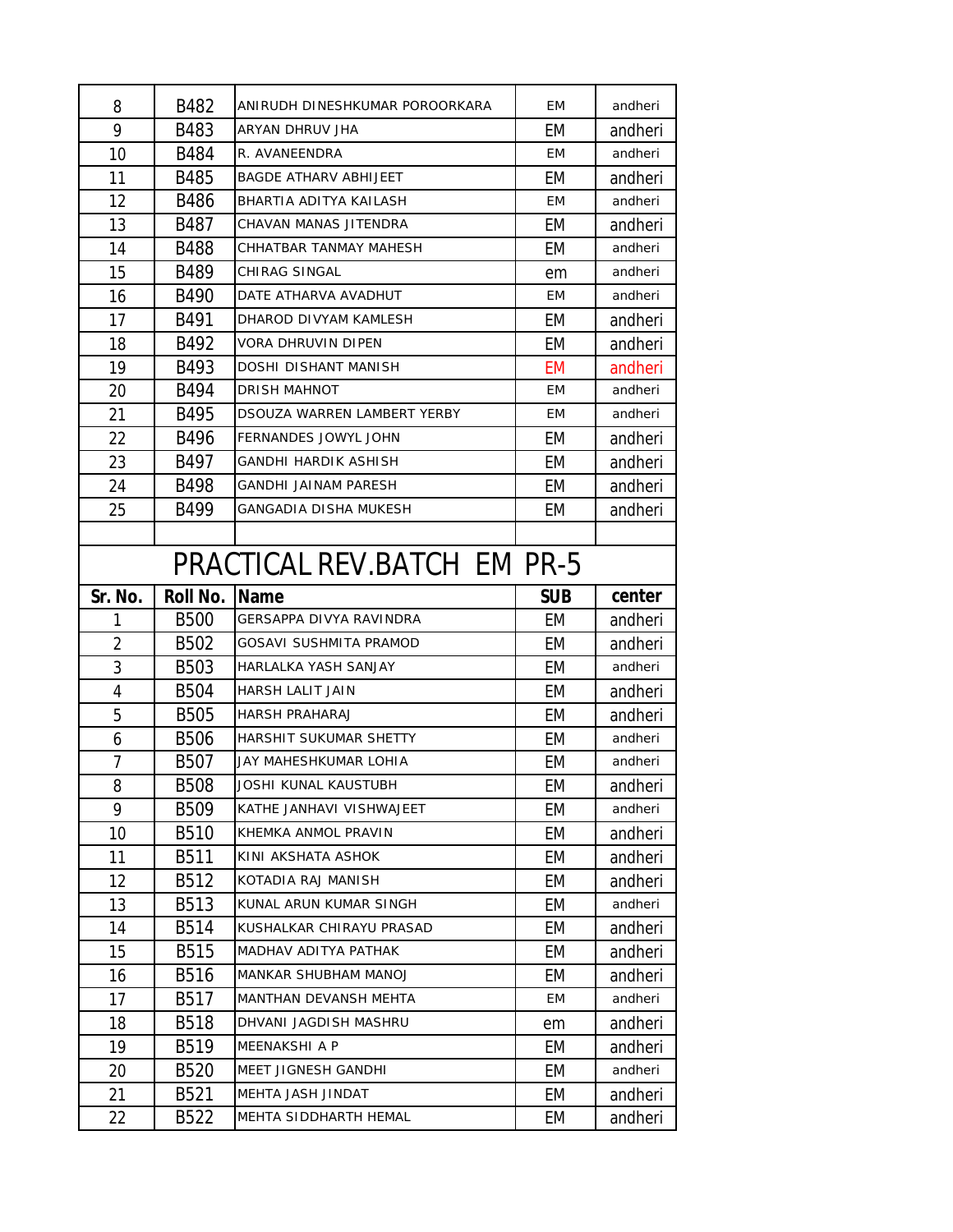| 23             | B523             | <b>MEMAYA MOUNIL BINAL</b>  | EM         | andheri |
|----------------|------------------|-----------------------------|------------|---------|
| 24             | B524             | MOHAMMED ABRAAR KHAN        | EM         | andheri |
| 25             | <b>B525</b>      | <b>MRIDUL MANISH SHARMA</b> | EM         | andheri |
|                |                  |                             |            |         |
|                |                  | PRACTICAL REV.BATCH EM PR-6 |            |         |
| Sr. No.        | Roll No.         | <b>Name</b>                 | <b>SUB</b> | center  |
| 1              | <b>B526</b>      | <b>NEEL ROHIT SHAH</b>      | EM         | andheri |
| $\overline{2}$ | B527             | NEERAJ BHAGIRATH ASDEV      | em         | andheri |
| 3              | <b>B528</b>      | NIHAR SOPAN NANDE           | EM         | andheri |
| $\overline{4}$ | B529             | PAI VIRAJ VIJAYENDRA        | EM         | andheri |
| 5              | <b>B530</b>      | PANCHAL DHRUVAL JITENDRA    | EM         | andheri |
| 6              | B531             | PARIN SMITESH SHAH          | ЕM         | andheri |
| $\overline{7}$ | B532             | PATEL MEET MUKESH           | EM         | andheri |
| 8              | <b>B534</b>      | PATEL PARTHIT BHAVESH       | EM         | andheri |
| 9              | <b>B535</b>      | PATIL SUYASH SHARAD         | EM         | andheri |
| 10             | <b>B536</b>      | POPAT HARSHAL SANJAY        | EM         | andheri |
| 11             | B537             | ANKIT VIDYANAND PRABHU      | ЕM         | andheri |
| 12             | <b>B538</b>      | PRAPTI RAVINDRA KILLE       | EM         | andheri |
| 13             | B539             | SHAH RAJ BIPIN              | EM         | andheri |
| 14             | <b>B540</b>      | RAJEBHOSALE OMKAR VEERSINGH | EM         | andheri |
| 15             | B541             | RANE ADVAIT VIJAY           | EM         | andheri |
| 16             | B542             | RITVIK SANDIP DESHPRABHU    | EM         | andheri |
| 17             | B543             | ROHIT RAJAT CHATTOPADHYAY   | EM         | andheri |
| 18             | <b>B544</b>      | RUTVIK MANGESH PANSARE      | EM         | andheri |
| 19             | <b>B545</b>      | SAURABH ULHAAS BHOLE        | EM         | andheri |
| 20             | <b>B546</b>      | SAWANT SHUBHAM SUHAS        | EM         | andheri |
| 21             | B547             | SEKHSARIA AYUSH YOGESH      | EM         | andheri |
| 22             | <b>B548</b>      | SHAH ABHISHEK MANILAL       | EM         | andheri |
| 23             | B549             | SHAH BHAVYA ANIL            | EМ         | andheri |
| 24             | <b>B550</b>      | SHAH BHAVYA HITESH          | EM         | andheri |
| 25             | <b>B551</b>      | SHAH DHAIRYA SHETAL         | EМ         | andheri |
|                |                  |                             |            |         |
|                |                  | PRACTICAL REV.BATCH EM PR-8 |            |         |
| Sr. No.        | Roll No.         | <b>Name</b>                 | <b>SUB</b> | center  |
| 1              | B552             | SHAH KINJAL VIRAJ           | EM         | andheri |
| $\overline{2}$ | B553             | SHAH NEMIL SANDIP           | EM         | andheri |
| 3              | B554             | SHELDON LAWRENCE TAURO      | EM         | andheri |
| 4              | <b>B555</b>      | SHETTY ESHAAN RATNARAJ      | EM         | andheri |
| 5              | <b>B556</b>      | SHINDE PARTH ARUN           | ЕM         | andheri |
| 6              | B557             | SHREY SOMNATH SAINI         | EM         | andheri |
| 7              | <b>B558</b>      | SHREYA SUNIL                | EM         | andheri |
| 8              | B <sub>559</sub> | SHREYANS BHANSALI           | EM         | andheri |
| 9              | <b>B560</b>      | SIDDHANT AHUJA              | EM         | andheri |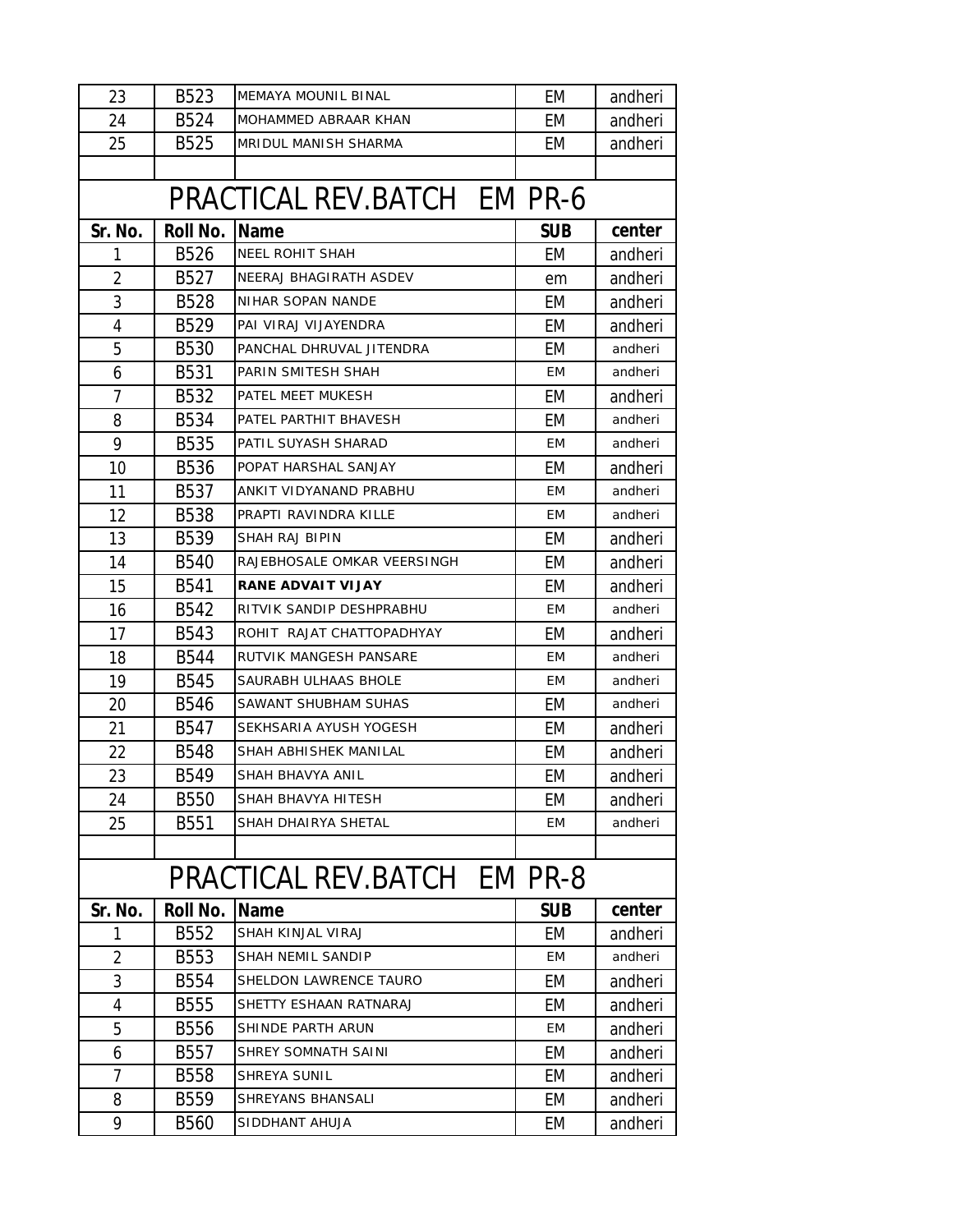| 10      | <b>B561</b>      | SMITH HARSHAL NAGDA               | EM         | andheri         |
|---------|------------------|-----------------------------------|------------|-----------------|
| 11      | B562             | SOLANKI SIDDHI NITIN              | EM         | andheri         |
| 12      | B563             | SONI SHAILJA RAJESHKUMAR          | em         | andheri         |
| 13      | B564             | SRIHARI PRADEEP NAIR              | EM         | andheri         |
| 14      | <b>B565</b>      | SUKHMAN SINGH SIDHU               | EM         | andheri         |
| 15      | <b>B568</b>      | TANAY BHEDA                       | EM         | andheri         |
| 16      | B <sub>569</sub> | THAKUR HITESH SAHIJWALA           | EM         | andheri         |
| 17      | <b>B570</b>      | TIWARI DIVYAANK DHARMENDRA        | EM         | andheri         |
| 18      | B572             | TOTLA YASH VINOD                  | EM         | andheri         |
| 19      | B <sub>573</sub> | <b>TURKAR YASH AJAY</b>           | EM         | andheri         |
| 20      | B574             | <b>UJJWAL JAIN</b>                | EM         | andheri         |
| 21      | <b>B575</b>      | UMANG DEEPAK MISHRA               | EM         | Borivali        |
| 22      | B576             | <b>VARSHNEYA RAJAGOPAL</b>        | EM         | andheri         |
| 23      | B577             | VARUNAVI PADMAVATHI J             | EM         | andheri         |
| 24      | <b>B578</b>      | VICHARE SHANTANU SURYAKANT        | EM         | andheri         |
| 25      | B579             | VINAY SANDEEP AGARWAL             | EM         | Borivali        |
|         |                  | PACE JR. SCIENCE COLLEGE BORIVALI |            |                 |
|         |                  | PRACTICAL REV.BATCH EM 8          |            |                 |
| Sr. No. | <b>Roll No.</b>  | <b>Name</b>                       | <b>SUB</b> | center          |
| 1       | B108             | DABRE RIYAL ROBERT                | EM         | <b>Borivali</b> |
| 2       | B <sub>109</sub> | DALVI SANKET DATTAKUMAR           | EM         | <b>Borivali</b> |
| 3       | B <sub>110</sub> | DARSHAN HEMANT GANGAR             | EM         | <b>Borivali</b> |
| 4       | B117             | MEHTA YATRIK VIPULKUMAR           | EM         | <b>Borivali</b> |
| 5       | B126             | SHIVAM YAGNIT FICHADIA            | EM         | Borivali        |
| 6       | B129             | TIWARI SHASHWAT SURENDRA SHASHI   | EM         | borivali        |
| 7       | B423             | KOTAK HRITIK KETAN                | EM         | andheri         |
| 8       | <b>B580</b>      | VIRAJ VINAY NATHANI               | EM         | andheri         |
| 9       | B582             | WAGLE YASHODHAN NITIN             | EM         | andheri         |
| 10      | B583             | ZAVERI MEET NIRAVKUMAR            | EM         | andheri         |
| 11      | <b>B584</b>      | RIKEN KEKIN GALA                  | EM         | Borivali        |
| 12      | <b>B585</b>      | PULKIT DINESH JAROLI              | EM         | andheri         |
| 13      | <b>B586</b>      | MODAK KETAKI SHAILENDRA           | EM         | andheri         |
| 14      | B587             | SAINI KOMAL KRISHNA               | EM         | andheri         |
| 15      |                  |                                   |            | andheri         |
| 16      | <b>B588</b>      | RATHORE AMAN HARISH               | EM         |                 |
| 17      | B589             | DEVANSH SANJEEV SOLANKI           | EM         | andheri         |
|         | B590             | RATHOD DIMPLE CHETAN              | EM         | andheri         |
| 18      | B591             | ADANE SAHIL RAVINDRA              | EM         | andheri         |
| 19      | B592             | KHAN BILAL AJMAL                  | EM         | andheri         |
| 20      | B593             | MIHIR SHAILESH PANCHAL            | EM         | andheri         |
| 21      | B594             | SHUBHAM AJAY JAIN                 | EM         | andheri         |
| 22      | $\mathbf{1}$     | Abhijit Bokade                    | em         | <b>CIS</b>      |
| 23      | $\overline{2}$   | Shyam Kansara                     | em         | <b>CIS</b>      |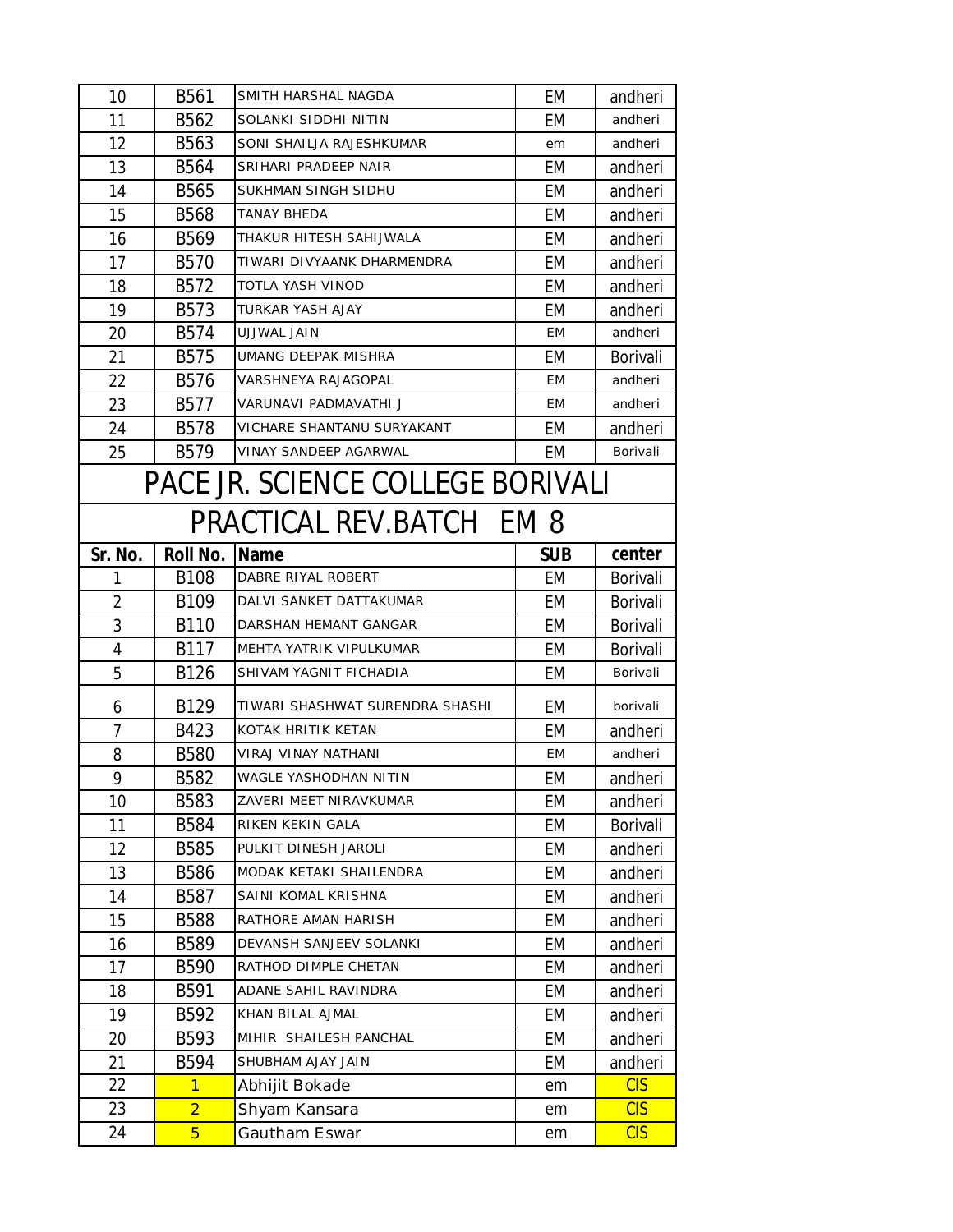| 25 | Anirudh Rao  | em | णव    |
|----|--------------|----|-------|
| 26 | Akshat Garg  | em | داب   |
|    | Pratik Joshi | em | ن ا ب |

| PRACTICAL REV.BATCH CS PR-1 |                  |                              |                          |                 |
|-----------------------------|------------------|------------------------------|--------------------------|-----------------|
| Sr. No.                     | <b>Roll No.</b>  | <b>Name</b>                  | <b>SUB</b>               | center          |
| 1                           | 59               | Agarwal Rahul Narendra       | CS                       | nirmal          |
| $\overline{2}$              | 60               | Ahmad Abid Qamar             | CS                       | nirmal          |
| 3                           | 61               | Bale Chandrashekar Prabhakar | CS                       | nirmal          |
| $\overline{4}$              | 64               | Chall Snehashish Raghunath   | CS                       | nirmal          |
| 5                           | 65               | Chughani Navin Dileep        | CS                       | nirmal          |
| 6                           | 67               | Dalvi Kiran Vijay            | CS                       | nirmal          |
| 7                           | 68               | Dedhia Shrey Shailesh        | CS                       | nirmal          |
| 8                           | 73               | Gupta Saksham Gajanand       | CS                       | nirmal          |
| 9                           | 74               | Heet Harish Chandarana       | CS                       | nirmal          |
| 10                          | 76               | Jha Shubham Naresh           | CS                       | nirmal          |
| 11                          | 80               | Kandelia Akash Rajesh        | CS                       | nirmal          |
| 12                          | 83               | Khoja Altamesh Salim         | CS                       | nirmal          |
| 13                          | 84               | Kunder Supreeth Umesh        | CS                       | nirmal          |
| 14                          | 86               | Lohar Asad Sajid             | CS                       | nirmal          |
| 15                          | 89               | Mishra Arabinda Amulya       | CS                       | nirmal          |
| 16                          | 90               | Mishra Yash Vijay            | CS                       | nirmal          |
| 17                          | 93               | Panchal Umang Binay          | CS                       | nirmal          |
| 18                          | 109              | Kishan Ajay Singh            | CS                       | nirmal          |
| 19                          | 110              | Singh Siddhant Dharmendra    | <b>CS</b>                | nirmal          |
| 20                          | 114              | Trivedi Prithvi Shailesh     | CS                       | nirmal          |
|                             |                  |                              |                          |                 |
|                             |                  |                              |                          |                 |
|                             |                  | PRACTICAL REV.BATCH CS PR-2  |                          |                 |
| Sr. No.                     | <b>Roll No.</b>  | Name                         | <b>SUB</b>               | center          |
|                             |                  |                              |                          |                 |
| 1                           | B101             | AASHAY SHAILESH JAIN         | CS                       | Borivali        |
| 2                           | B102             | ABHINAV RANJEET MISHRA       | CS                       | borivali        |
| 3                           | B <sub>103</sub> | MAJUMDAR ADHISH TAPAS        | CS                       | <b>Borivali</b> |
| 4                           | B <sub>104</sub> | ANIRUDH ARUP MUKHERJEE       | CS                       | Borivali        |
| 5                           | B105             | ARORA ANUJ YOGENDRA          | CS                       | Borivali        |
| 6                           | B <sub>106</sub> | CHAKRAVARTI MIHIR SUKHDEV    | CS                       | <b>Borivali</b> |
| 7                           | B107             | CHAKRAVARTI MOHNISH SUKHDEV  | CS                       | Borivali        |
| 8                           | B111             | DESHMUKH INDRANEEL RAJENDRA  | CS.                      | Borivali        |
| 9                           | B112             | <b>DSILVA REUEL RAJESH</b>   | CS                       | Borivali        |
| 10                          | B113             | ISHANI SHANDILYA             | CS                       | <b>Borivali</b> |
| 11                          | B114             | JALAN VAIBHAV RAJESH         | $\mathsf{CS}\phantom{0}$ | <b>Borivali</b> |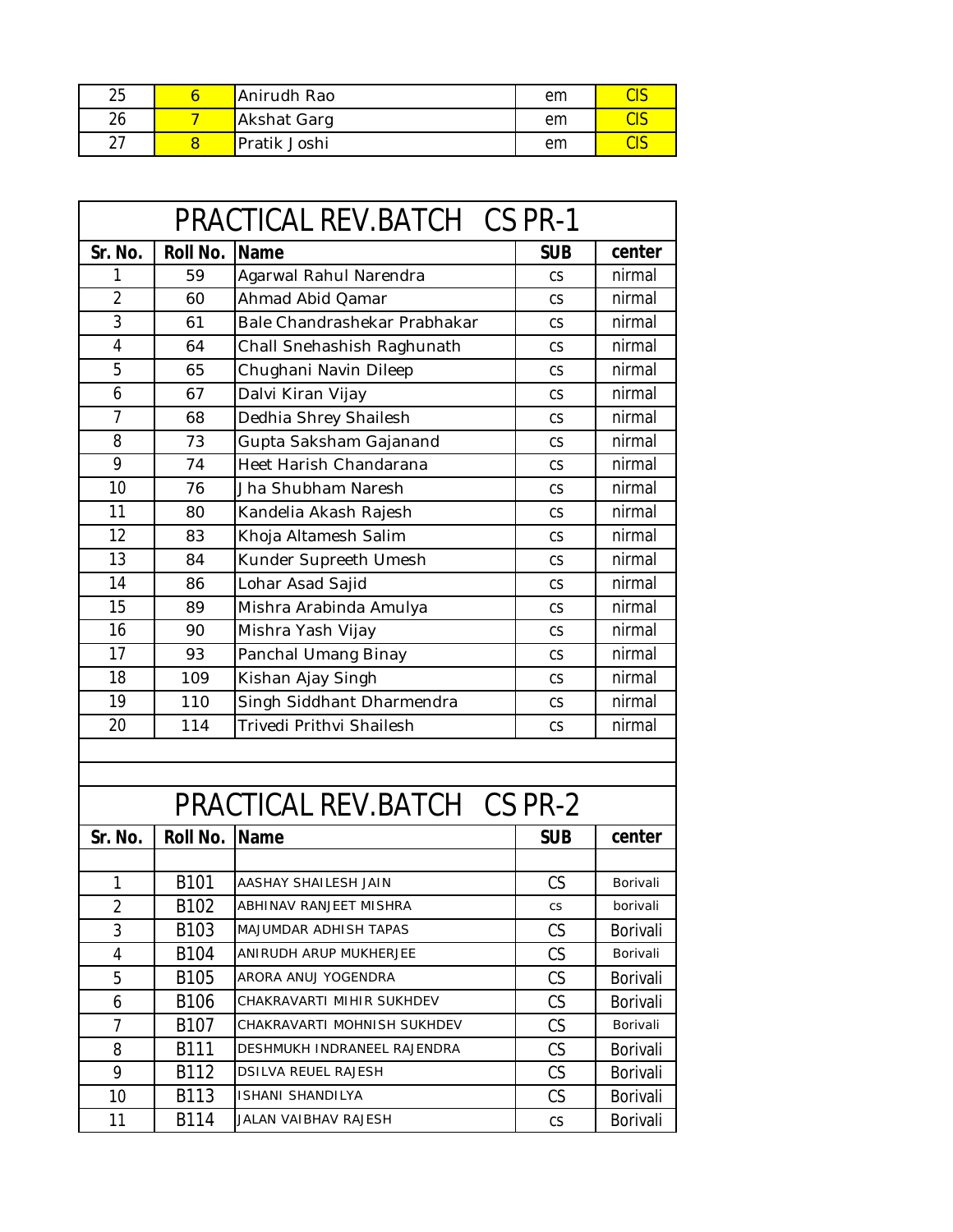| 12             | <b>B115</b>     | KELKAR ADITYA LAXMIKANT                                        | CS         | Borivali        |
|----------------|-----------------|----------------------------------------------------------------|------------|-----------------|
| 13             | <b>B116</b>     | KULKARNI PRATHA ASHISH                                         | CS         | <b>Borivali</b> |
| 14             | <b>B118</b>     | PATIL ATHARVA VILAS                                            | CS         | Borivali        |
| 15             | B119            | PATIL SHIVANI HIMMATRAO                                        | CS         | <b>Borivali</b> |
| 16             | B120            | PAWASKAR ANSHUL SUNIL                                          | CS         | <b>Borivali</b> |
| 17             | B121            | PAWASKAR URJA SANJAY                                           | CS         | <b>Borivali</b> |
| 18             | B122            | PUSALKAR SADNEYA SATYENDRA                                     | CS         | <b>Borivali</b> |
|                |                 |                                                                |            |                 |
|                |                 | PRACTICAL REV.BATCH CS PR-3                                    |            |                 |
| Sr. No.        | Roll No.        | <b>Name</b>                                                    | <b>SUB</b> | center          |
| 1              | B123            | SAGARE CHIRAG PRASHANT                                         | CS         | Borivali        |
| $\overline{2}$ | B124            | SANKHE ADVAIT SANTOSH                                          | <b>CS</b>  | <b>Borivali</b> |
| 3              | B125            | SAWANT VRUSHALI DATTA                                          | CS         | Borivali        |
| 4              | B127            | SHREYA SANJAY MISHRA                                           | CS         | <b>Borivali</b> |
| 5              | B128            | SHRUTI SURESHAN                                                | CS         | <b>Borivali</b> |
| 6              | B130            | VARUN ANIL GUDE                                                | CS         | <b>Borivali</b> |
| 7              | <b>B131</b>     | SOURAV SUNIL PADWAL                                            | CS         | andheri         |
| 8              | B401            | A RIDHIMA SURENDRA                                             | <b>CS</b>  | andheri         |
| 9              | B402            | AASHAY NIMESH KORANI                                           | CS         | andheri         |
| 10             | B403            | ABDULLAH KHILJI                                                | CS         | andheri         |
| 11             | <b>B404</b>     | SHARMA ADITYA UMESH                                            | CS         | andheri         |
| 12             | B405            | AGNIHOTRI NEHA PRAKASH                                         | CS         | andheri         |
| 13             | <b>B406</b>     | ANISH SURESH PODDAR                                            | CS         | andheri         |
| 14             | B407            | ANUP GOND                                                      | CS         | andheri         |
| 15             | <b>B408</b>     | ASHISHKUMAR JAI PRAKASH PANCHAM<br>BAGADIA MOHD UZAIR MOHAMMAD | <b>CS</b>  | andheri         |
| 16             | B409            | YUNUS                                                          | <b>CS</b>  | andheri         |
| 17             | B410            | <b>BHALALA PRAGNESH ASHWIN</b>                                 | CS         | andheri         |
| 18             | B411            | BHATT JWALANT VISHVESH                                         | СS         | andheri         |
|                |                 |                                                                |            |                 |
|                |                 |                                                                |            |                 |
|                |                 | PRACTICAL REV.BATCH CS PR-4                                    |            |                 |
| Sr. No.        | <b>Roll No.</b> | <b>Name</b>                                                    | <b>SUB</b> | center          |
| 1              | B412            | BHAVIK HASMUKH JAIN                                            | <b>CS</b>  | andheri         |
| 2              | B413            | DABHOLKAR AMOGH JAYANT                                         | CS.        | andheri         |
| 3              | B415            | DHOND SHRUTI SHRIKANT                                          | CS         | andheri         |
| 4              | B416            | DHRUVA DIGESH BARFIWALA                                        | CS.        | andheri         |
| 5              | B417            | HARSH MUKESH AGARWAL                                           | <b>CS</b>  | Andheri         |
| 6              | <b>B418</b>     | HASAN MUSHRIFAH MUJTUBA                                        | CS         | andheri         |
| 7              | B419            | JAIN SIMRAN RAVI                                               | CS         | andheri         |
| 8              | B421            | JINESH ANIL SHAH                                               | CS         | andheri         |
| 9              | B422            | KAIZAD HOMIAR PESTONJAMASP                                     | CS         | andheri         |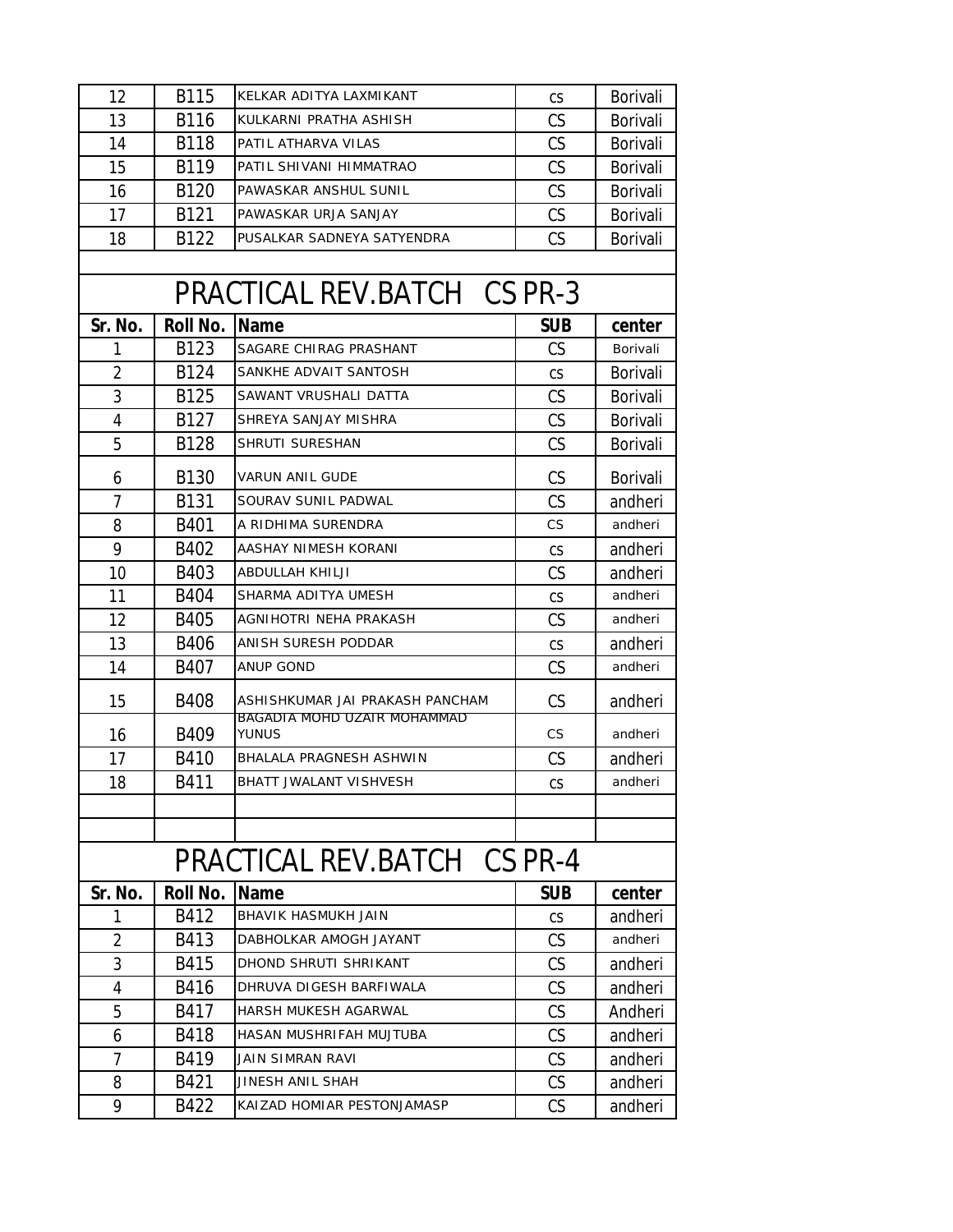| 10             | B424                        | KOTHARI YASH MUKESH      | <b>CS</b>  | andheri  |  |
|----------------|-----------------------------|--------------------------|------------|----------|--|
| 11             | B426                        | LOHANA ADITYA YOGESH     | <b>CS</b>  | andheri  |  |
| 12             | B427                        | <b>MEHTA PARTH VIPUL</b> | CS         | andheri  |  |
| 13             | <b>B428</b>                 | MOTIPARA SAKSHI NIREN    | CS         | andheri  |  |
| 14             | B429                        | NAYAK VISHAL SADANANDA   | CS         | andheri  |  |
| 15             | B431                        | PANDYA AMEY ANIL         | <b>CS</b>  | andheri  |  |
| 16             | B432                        | PANDYA SHUBHAM ATUL      | CS         | andheri  |  |
| 17             | B433                        | PARIKH RUDRA RASESH      | CS         | andheri  |  |
| 18             | <b>B434</b>                 | PARIKSHIT JOGEN PHUKAN   | CS         | andheri  |  |
|                |                             |                          |            |          |  |
|                | PRACTICAL REV.BATCH CS PR-5 |                          |            |          |  |
| Sr. No.        | <b>Roll No.</b>             | <b>Name</b>              | <b>SUB</b> | center   |  |
| 1              | <b>B435</b>                 | PATEL CHIRAG PRAKASH     | <b>CS</b>  | Borivali |  |
| $\overline{2}$ | B436                        | PRABHAKAR KOVID MUKESH   | CS         | andheri  |  |
| 3              | B437                        | PRABUDH GUPTA            | CS         | Borivali |  |
| $\overline{4}$ | <b>B438</b>                 | PRANALI SANDEEP BORA     | CS         | andheri  |  |
| 5              | B439                        | PRANAV GUPTA             | <b>CS</b>  | andheri  |  |
| 6              | <b>B440</b>                 | PRATHAM AMIT MAJITHIA    | CS         | andheri  |  |
| $\overline{1}$ | B441                        | PRATHMESH SATISH DUBEY   | CS         | Borivali |  |
| 8              | B442                        | PURO JAI RAMESH          | CS         | andheri  |  |
| 9              | B443                        | RANE SHUBHAM SHASHIKANT  | CS         | andheri  |  |
| 10             | <b>B444</b>                 | RELEKAR SARVESH ASHOK    | CS         | andheri  |  |
| 11             | <b>B445</b>                 | RISHABH AGRAWAL          | CS         | andheri  |  |
| 12             | <b>B446</b>                 | RUTASH HASIT JOSHIPURA   | CS         | andheri  |  |
| 13             | B447                        | SANIDHYA V GARG          | <b>CS</b>  | andheri  |  |
| 14             | <b>B448</b>                 | SAVLA PRATIK ISHWAR      | <b>CS</b>  | andheri  |  |
| 15             | B449                        | SHAH DHARMIT NILESH      | CS         | andheri  |  |
| 16             | <b>B450</b>                 | SHAH JAY RAJIV           | CS         | andheri  |  |
| 17             | B451                        | SHETTY KSHITIJ SANTOSH   | CS         | andheri  |  |
| 18             | B452                        | SHOUVIK ROY CHOWDHURY    | CS         | andheri  |  |
| 19             | B453                        | SHRIDHAR SUKHANI         | CS         | andheri  |  |
|                |                             |                          |            |          |  |

| PRACTICAL REV.BATCH CS PR-6 |               |                           |            |         |
|-----------------------------|---------------|---------------------------|------------|---------|
| Sr. No.                     | Roll No. Name |                           | <b>SUB</b> | center  |
|                             | B454          | SHUBHAM NAVIN MALPANI     | <b>CS</b>  | andheri |
| 2                           | B455          | <b>STUTI SHRIMAL</b>      | <b>CS</b>  | andheri |
| 3                           | B456          | SUVARNA RIYA RADHAKRISHNA | CS.        | andheri |
| 4                           | B457          | TIWARI RISHABH DAYANAND   | <b>CS</b>  | andheri |
| 5                           | <b>B458</b>   | TRIVEDI DHRUV SUNIL       | <b>CS</b>  | andheri |
| 6                           | B459          | UTKARSH KARKAL            | <b>CS</b>  | andheri |
| 7                           | <b>B460</b>   | <b>VEDANT MAHESHWARI</b>  | CS         | andheri |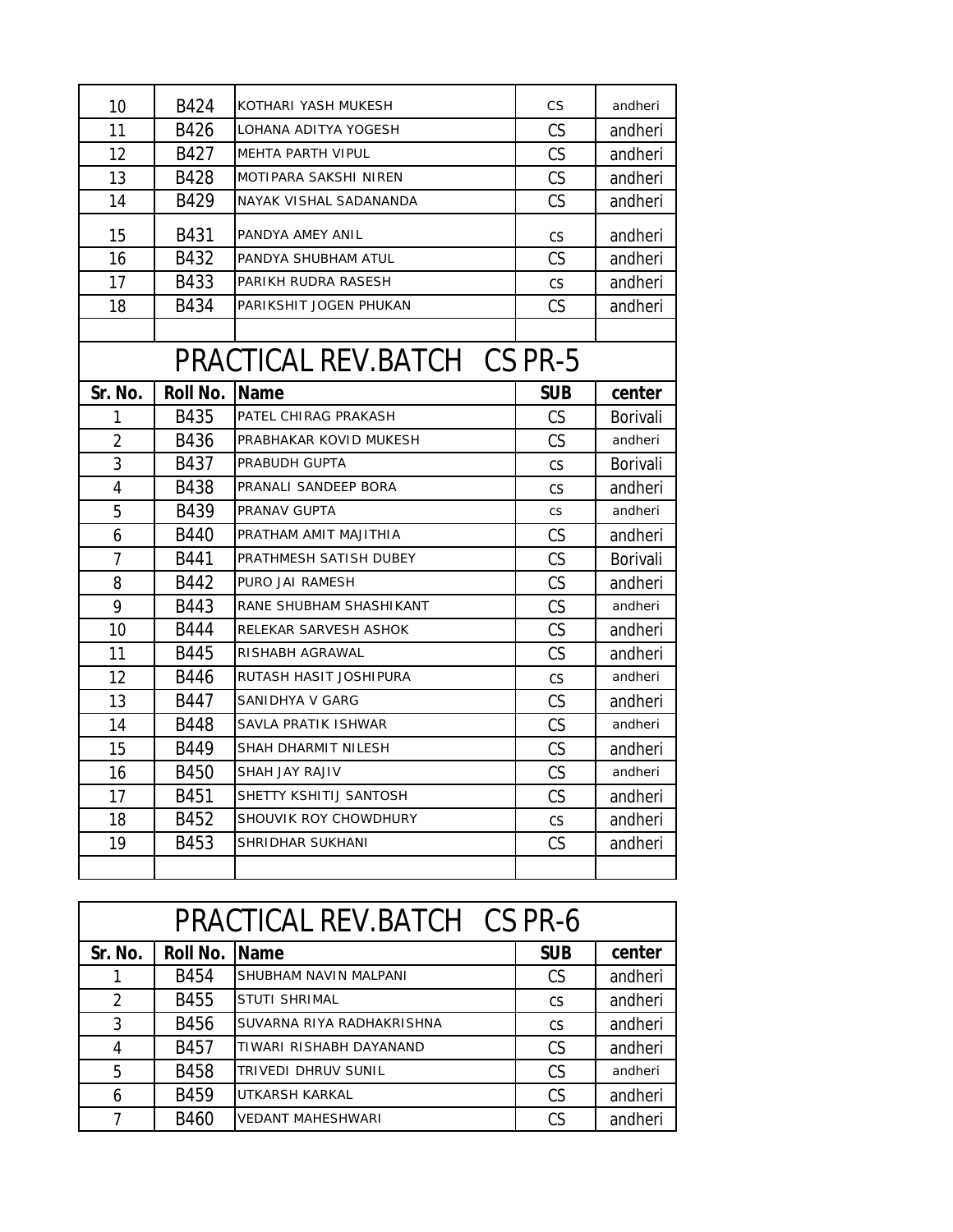| 8  | B462             | PATEL YASH BHAVESH           | <b>CS</b> | andheri         |
|----|------------------|------------------------------|-----------|-----------------|
| 9  | B463             | YASH HEMANT PATIL            | <b>CS</b> | andheri         |
| 10 | B464             | YASH KEVIN AROHAN            | <b>CS</b> | andheri         |
| 11 | <b>B470</b>      | ANTARIKSH DATTA JOYDEEP      | <b>CS</b> | andheri         |
| 12 | B475             | SINGHANIA YASH ANUP          | <b>CS</b> | andheri         |
| 13 | <b>B595</b>      | SHREYAS HARSHANT SANGHVI     | <b>CS</b> | andheri         |
| 14 | <b>B596</b>      | JADHAV PRANAV VIKAS          | <b>CS</b> | andheri         |
| 15 | B597             | UMANG NAVNEET LAHOTI         | CS        | andheri         |
| 16 | <b>B598</b>      | KUMTHEKAR YASH NILESH        | <b>CS</b> | <b>Borivali</b> |
| 17 | B162             | KATHEETH MANISH VIRENDRA     | <b>CS</b> | borivali        |
| 18 | B <sub>201</sub> | TRIVEDI KAMAL LAKSHMINARAYAN | <b>CS</b> | <b>Borivali</b> |
| 19 | 3                | Shresth Sharma               | CS        | <b>CIS</b>      |
|    |                  |                              |           |                 |

| PRACTICAL REV.BATCH BIO PR-1 |                 |                              |            |                 |
|------------------------------|-----------------|------------------------------|------------|-----------------|
| Sr. No.                      | <b>Roll No.</b> | <b>Name</b>                  | <b>SUB</b> | center          |
| 1                            | $\overline{4}$  | Avantika Varshney            | med        | <b>CIS</b>      |
| $\overline{2}$               | B301            | <b>ABHIJEET TRIPHATI</b>     | <b>MED</b> | borivali        |
| 3                            | B302            | AGRAWAL RIDHI RAJARAM        | <b>MED</b> | <b>Borivali</b> |
| 4                            | B303            | AKHILA MARIAM SAJAN          | <b>MED</b> | Borivali        |
| 5                            | <b>B304</b>     | <b>DUBE AMBER MAHESH</b>     | <b>MED</b> | borivali        |
| 6                            | <b>B305</b>     | <b>AYESHA SIRAJ PATEL</b>    | med        | borivali        |
| 7                            | <b>B306</b>     | <b>BHATIA DHRTIKA KAMAL</b>  | Med        | Borivali        |
| 8                            | B307            | <b>BHATKAR DIVYA PRAMOD</b>  | Med        | Borivali        |
| 9                            | <b>B308</b>     | <b>DALVI PRATHAMI RUPESH</b> | <b>MED</b> | borivali        |
| 10                           | <b>B309</b>     | JAIN VIDHI RAJU              | Med        | <b>Borivali</b> |
| 11                           | <b>B310</b>     | KINETA DHARMENDRA BISHT      | <b>MED</b> | borivali        |
| 12                           | B312            | MHATRE SHRUTI SHAM           | Med        | Borivali        |
| 13                           | <b>B313</b>     | NADAR DIANA DAVIDRAJ         | Med        | <b>Borivali</b> |
| 14                           | <b>B314</b>     | NAIR ASHWATI SURESH          | Med        | borivali        |
| 15                           | <b>B315</b>     | PANKAJ PATIL                 | Med        | borivali        |
| 16                           | <b>B316</b>     | PATEL TAHERA                 | <b>MED</b> | borivali        |
| 17                           | B317            | RANE MRUDULA RATNADIP        | Med        | <b>Borivali</b> |
|                              |                 |                              |            |                 |
| PRACTICAL REV.BATCH BIO PR-2 |                 |                              |            |                 |
| Sr. No.                      | Roll No.        | <b>Name</b>                  | <b>SUB</b> | center          |
| 1                            | <b>B318</b>     | SAUMYA DEEPAK SHANDILYA      | Med        | Borivali        |
| $\overline{2}$               | <b>B319</b>     | SAURABH CHAUHAN              | <b>MED</b> | borivali        |
| 3                            | <b>B320</b>     | SAWANT PRATHAMESH SANDEEP    | Med        | borivali        |
| $\overline{4}$               | B321            | SAYED ALMAS TANVEER IQBAL    | Med        | Borivali        |
| 5                            | <b>B322</b>     | KHATRI SHRISHTI VINIT        | med        | Borivali        |
| 6                            | <b>B323</b>     | ZAWAR PUSHKAR DIGAMBAR       | Med        | borivali        |